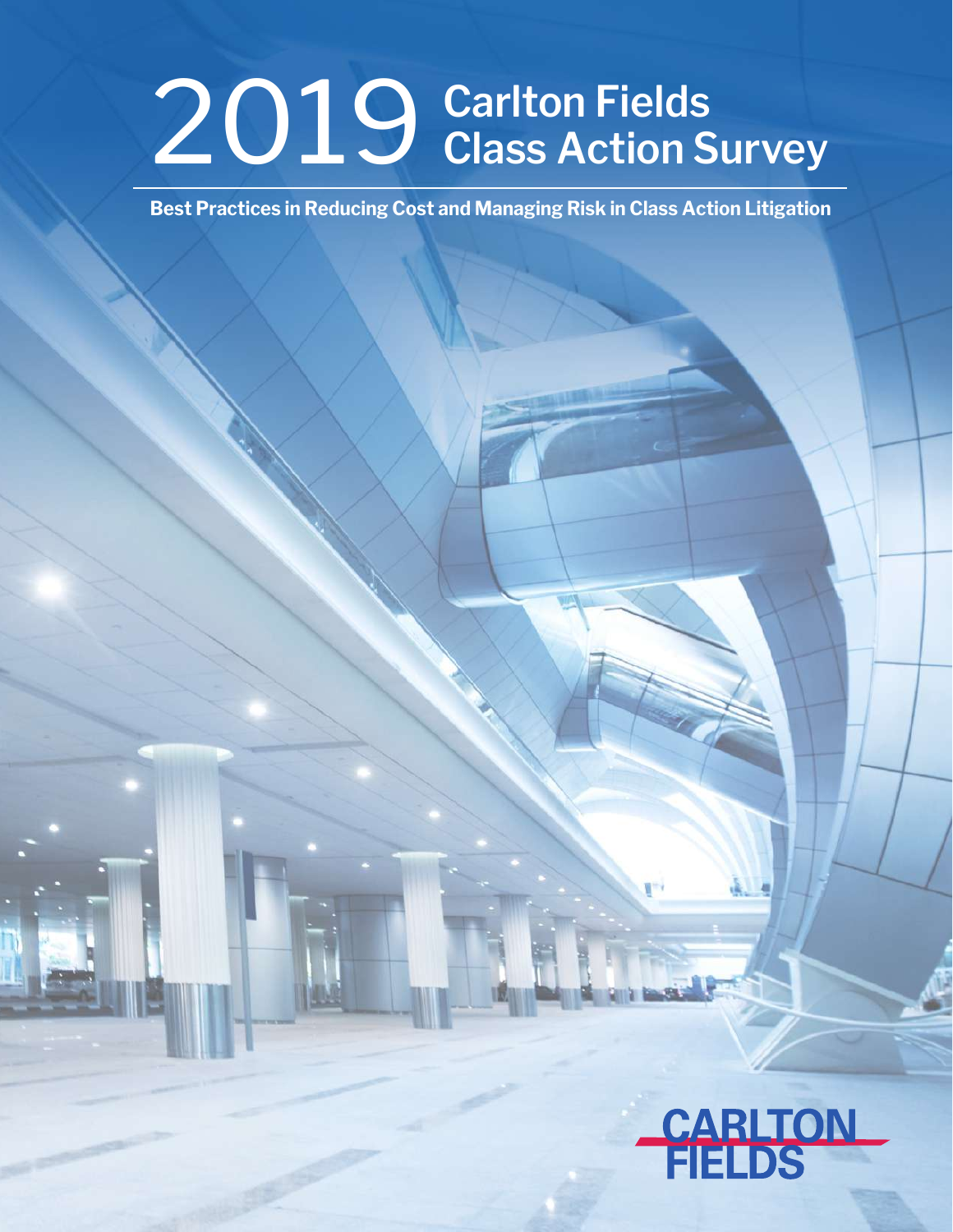## Table of Contents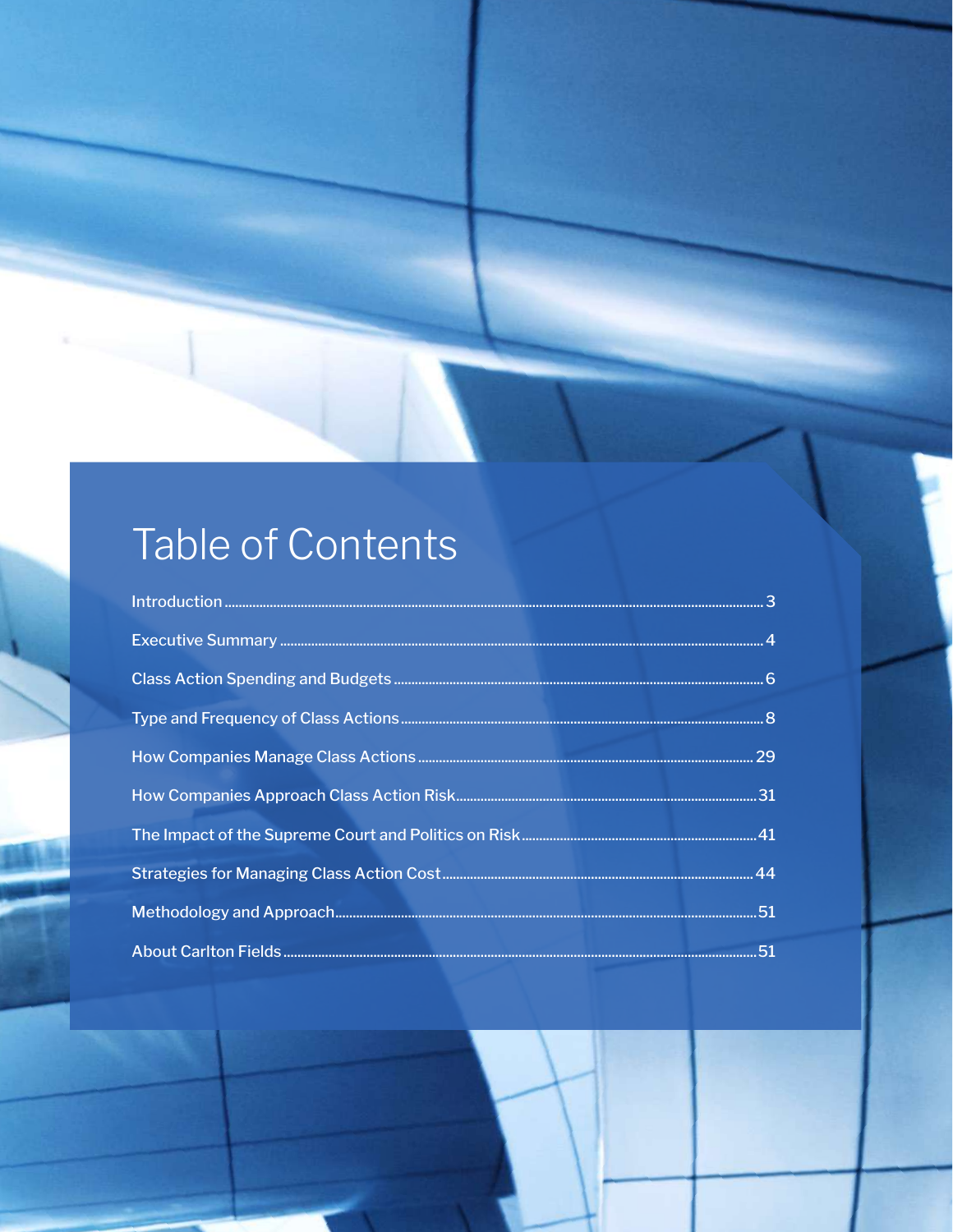

## Introduction

Carlton Fields is pleased to share its eighth annual Class Action Survey, which provides an overview of important issues and practices related to class action matters and management. This annual publication reports on historical trends captured since the inception of the survey and includes information related to emerging issues in class action litigation.

Class action spending has increased for four consecutive years, and it is expected to continue to rise in 2019. Not only are companies handling a higher volume of class action matters than ever before, they are also facing higher financial exposure and growing complexity in the cases they handle. Corporate counsel are bringing on additional in-house lawyers to manage growing class action workloads.

The 2019 Carlton Fields Class Action Survey is based on interviews with general counsel or senior legal officers at 395 *Fortune* 1000 and other large companies across a variety of industries. They shared their thoughts about class action exposure and best practices for class action management. We thank you for taking the time to review our survey, and trust you will find valuable information that helps your company and its legal department manage these prevalent, costly lawsuits both effectively and efficiently.

#### Copyright © 2019 by Carlton Fields, P.A. All rights reserved.

This Carlton Fields publication should not be construed as legal advice on any specific facts or circumstances. The content is intended for general information purposes only and may be quoted or referred to in any other publication or proceeding only with proper citation *(The 2019 Carlton Fields Class Action Survey*, available at https://ClassActionSurvey.com/) or by linking to the firm's Class Action Survey website (https://ClassActionSurvey.com/). The distribution of this publication is not intended to create, and receipt of it does not constitute, an attorneyclient relationship.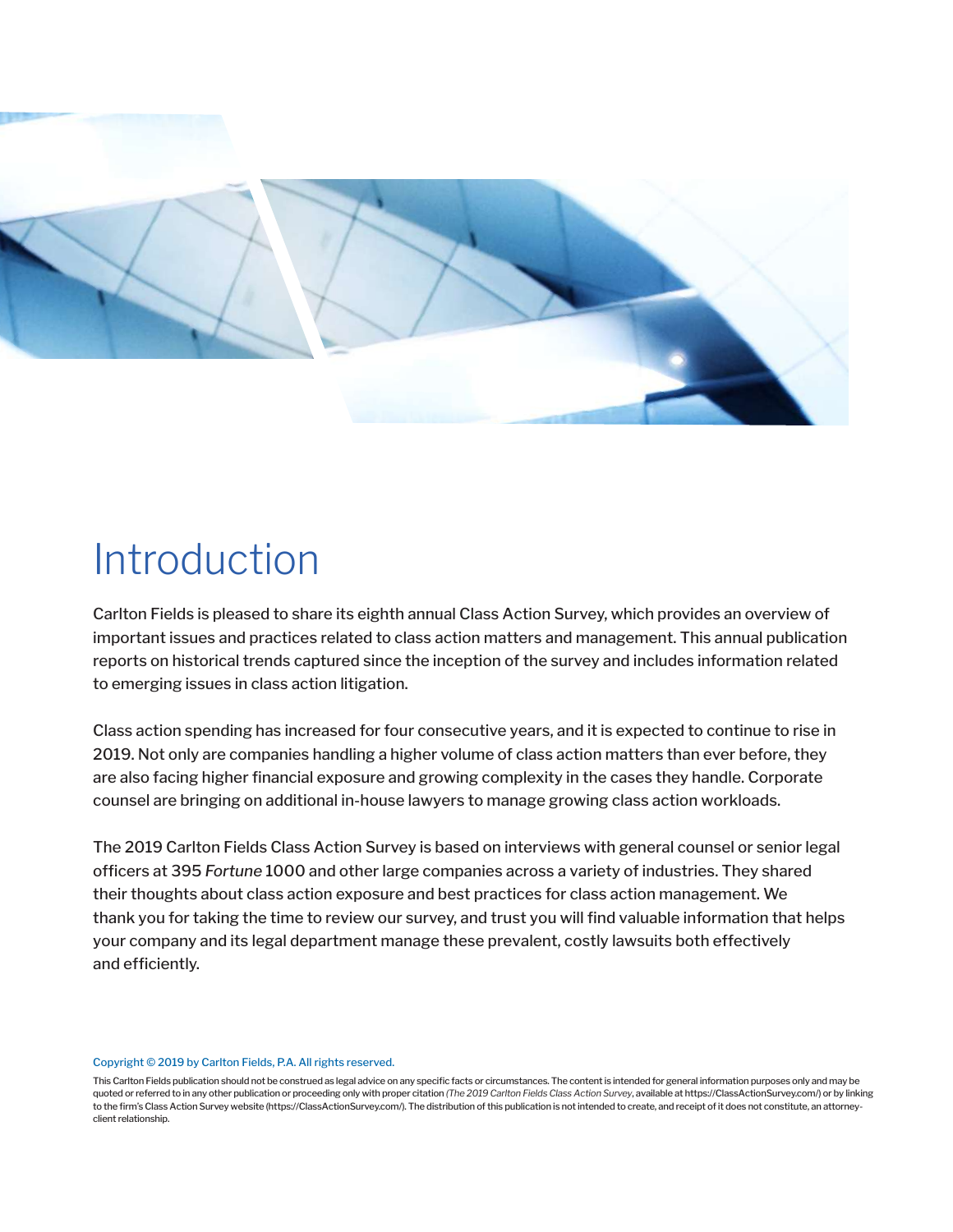### Executive Summary

In 2018, class action spending rose to its highest level since the recession, reaching \$2.46 billion. While the number of companies that reported facing class actions in 2018 dropped slightly to 54 percent, the average number of matters per company increased from 6.3 in 2017 to 7.8 in 2018. Spending and matters are expected to increase again in 2019.

Labor and employment, consumer fraud, product liability, and antitrust matters account for 75 percent of class action spending. Labor and employment cases remain the most common type of action, accounting for 28.7 percent of matters and 26.1 percent of spending. In the past five years, nearly two-thirds of companies have faced at least one labor and employment class action, and, overwhelmingly, companies report that wage and hour matters are their top concern in this category. Companies identified the most important factors they consider in selecting counsel to defend labor and employment class actions, and the top three considerations are the law firm's class action experience, understanding of the business, and subject matter expertise.

The percentage of companies predicting data privacy and security as the next wave of class actions nearly doubled from last year's survey, increasing from 28.9 percent to 54.3 percent. Most companies, however, have not faced a data privacy and security class action, and express moderate concern about facing one in the future. A large majority report that their company has an action plan in place to handle a data breach. Although 8.7 percent of companies identified collective actions under the European Union's new privacy regulation (the "GDPR") as the next wave, most are not concerned about GDPR exposure. Approximately two-thirds of companies, however, reported concern stateside about the California Consumer Privacy Act, a data privacy law that goes into effect in 2020.

The percentage of companies facing class actions that they consider complex, high-risk, or bet-the-company increased in 2018, while fewer companies report facing lower exposure cases. Each year since 2016, companies have categorized more than one fourth of their class actions as either "bet-thecompany" or "high-risk" matters. In line with the increased risk, companies are expanding internal staffing dedicated to the defense of class actions. On average, four to five in-house lawyers per company are managing class action matters now, an increase from three lawyers in 2017, and the first increase of in-house class action attorney headcount in five years.

In weighing the variables they consider most important in evaluating class action risk, companies ranked exposure as 8.9 on a 1-10 scale of importance. Win probability, relevant case law and facts, and reputational impact also were

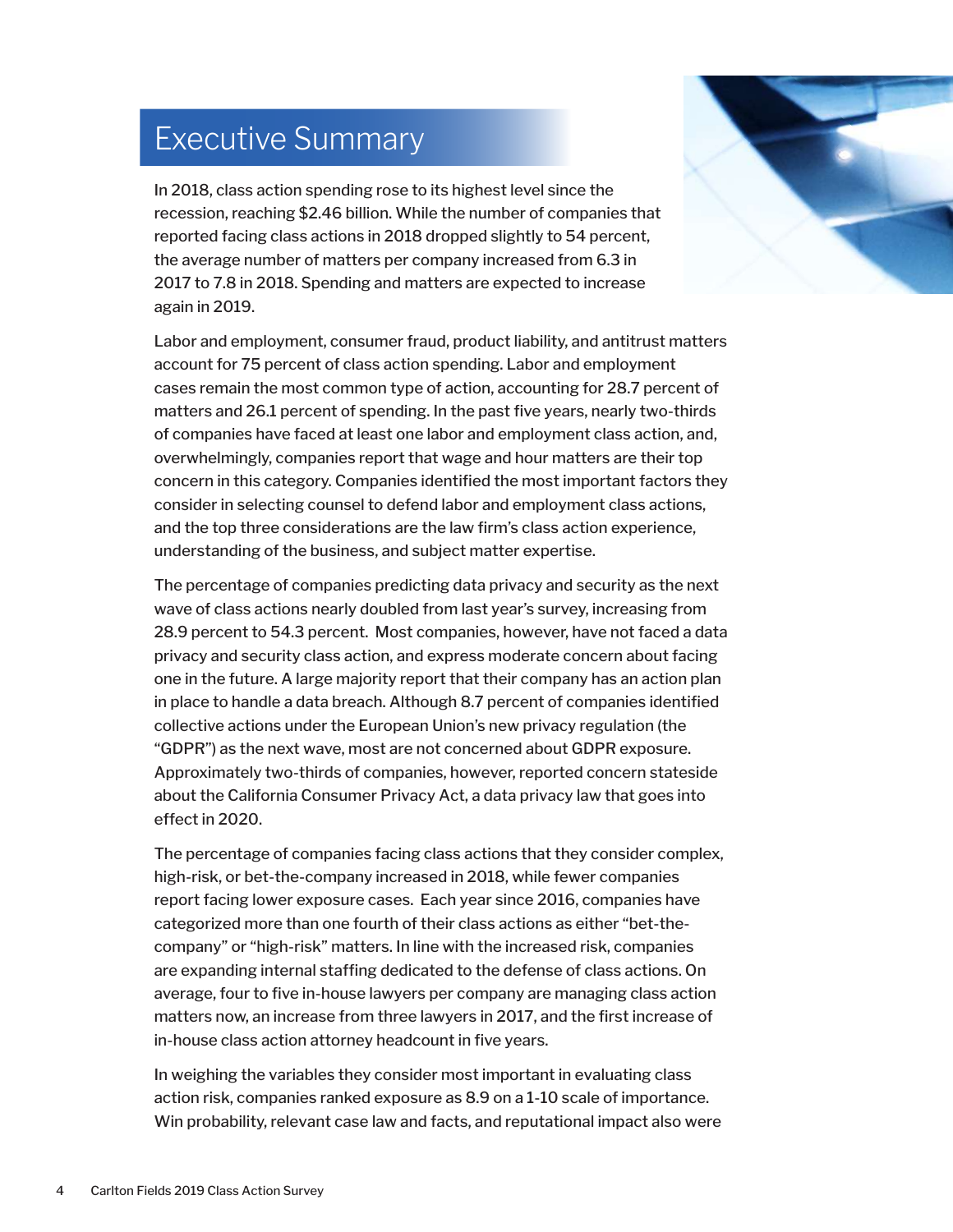

ranked as important risk variables. Increasingly, companies facing class actions employ a case-by-case approach to class action management. Only 10.6 percent say they prefer to settle such matters early, while 21.3 percent take an aggressive stance and 14.9 percent employ a "defend at all costs" strategy. Still, cases filed as class actions are most often resolved by settlement, with 53.1 percent of companies reporting that settlements typically occur pre-certification. Thirty-nine percent of matters filed as class actions are settled on an individual basis.

As expected, the use of arbitration clauses increased in 2018, and the percentage of companies that included class action waivers in their arbitration clauses increased to near 50 percent. More companies now use arbitration clauses that bar class actions than in any prior year of the survey. Companies report that their decision about whether to use arbitration clauses in their contracts is based on a variety of factors, with the containment of litigation costs cited most often. Many companies continue to monitor the political environment in Washington for its impact on the regulatory climate and changes at the Supreme Court.

As companies work to contain costs and manage class action risk, nearly 90 percent now conduct early case assessments, and most use their outside law firms for this purpose. While many companies have routinely used outside counsel to assess case facts and exposure and develop strategy, in this year's survey more companies report relying on outside counsel for an early assessment of win-loss probability. More than 95 percent of responding companies reported that they now rely on a small group of outside counsel to handle class actions, rather than a single firm or a large group of firms. The use of alternative fee arrangements (AFAs) in class actions declined slightly in 2018. More companies identified fixed fees as a successful type of AFA for class actions than any other category.

Finally, while most companies have not seen a reduction in class action discovery costs as a result of the federal proportionality standard, there are a host of strategies companies use to control electronic discovery costs in class litigation, including, among others, the aggressive negotiation of reasonable search terms, the use of a single e-discovery vendor, and the filing of motions to stay or for cost-shifting.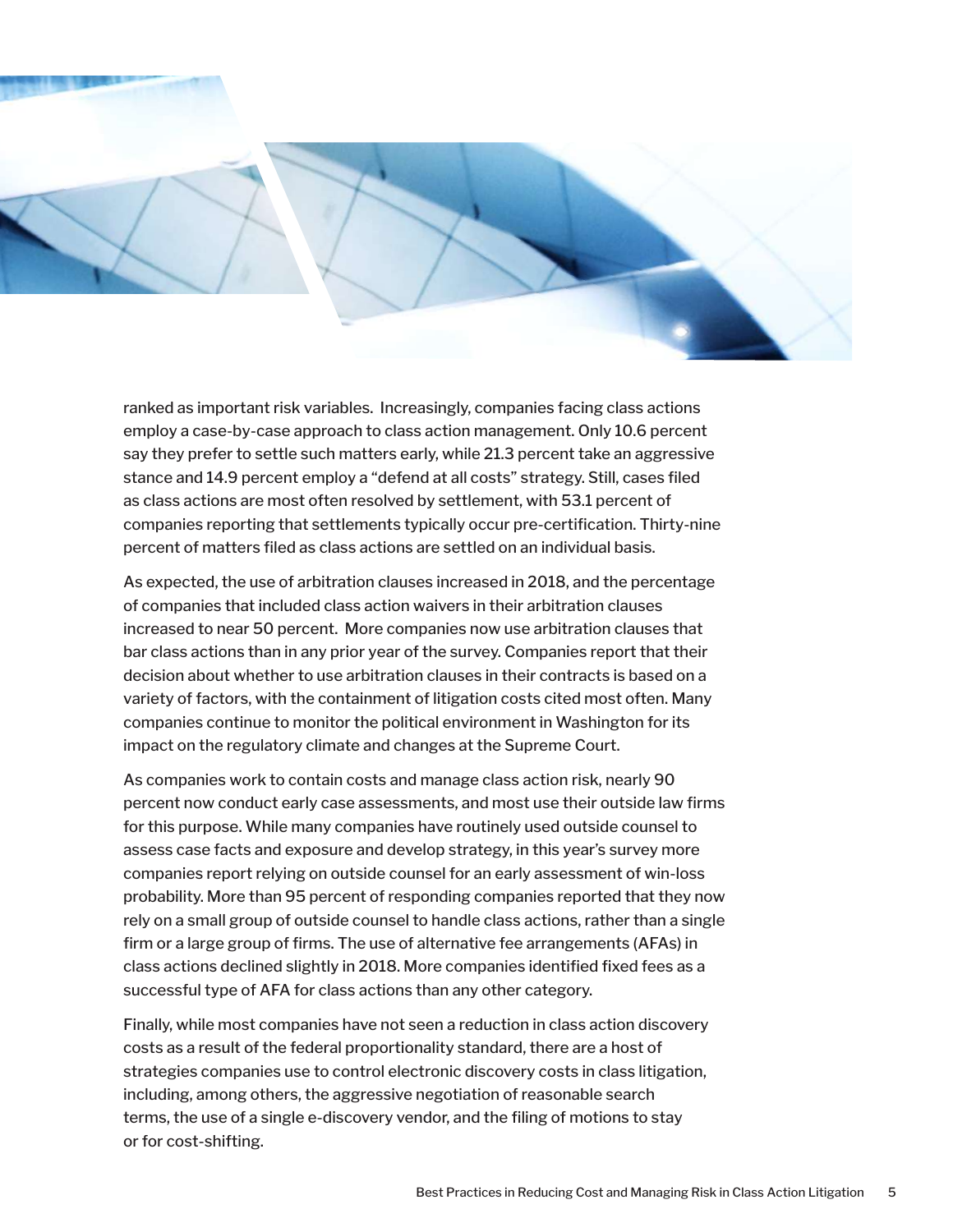#### **Amendments To The Federal Discovery Rules Have Not Meaningfully Changed The Defense Of Class Actions For Most Companies**

In 2015, the Federal Rules of Civil Procedure were amended to add an express proportionality requirement to the scope of discovery. Companies are no longer on the fence about whether this change has had an impact on the defense of class actions. Sixty-three percent of companies now report that the proportionality standard has not favorably impacted the cost of defense in class actions, nearly double the 32.7 percent of companies that have noticed an impact. Many companies that have not seen proportionality as a positive development report there is a lack of enforcement at the district court level.

### **Impact of Changes to Federal Discovery Rules Impact of Changes to Federal Discovery Rules**



Percent of Companies Percent of Companies

Copyright © 2019 Carlton Fields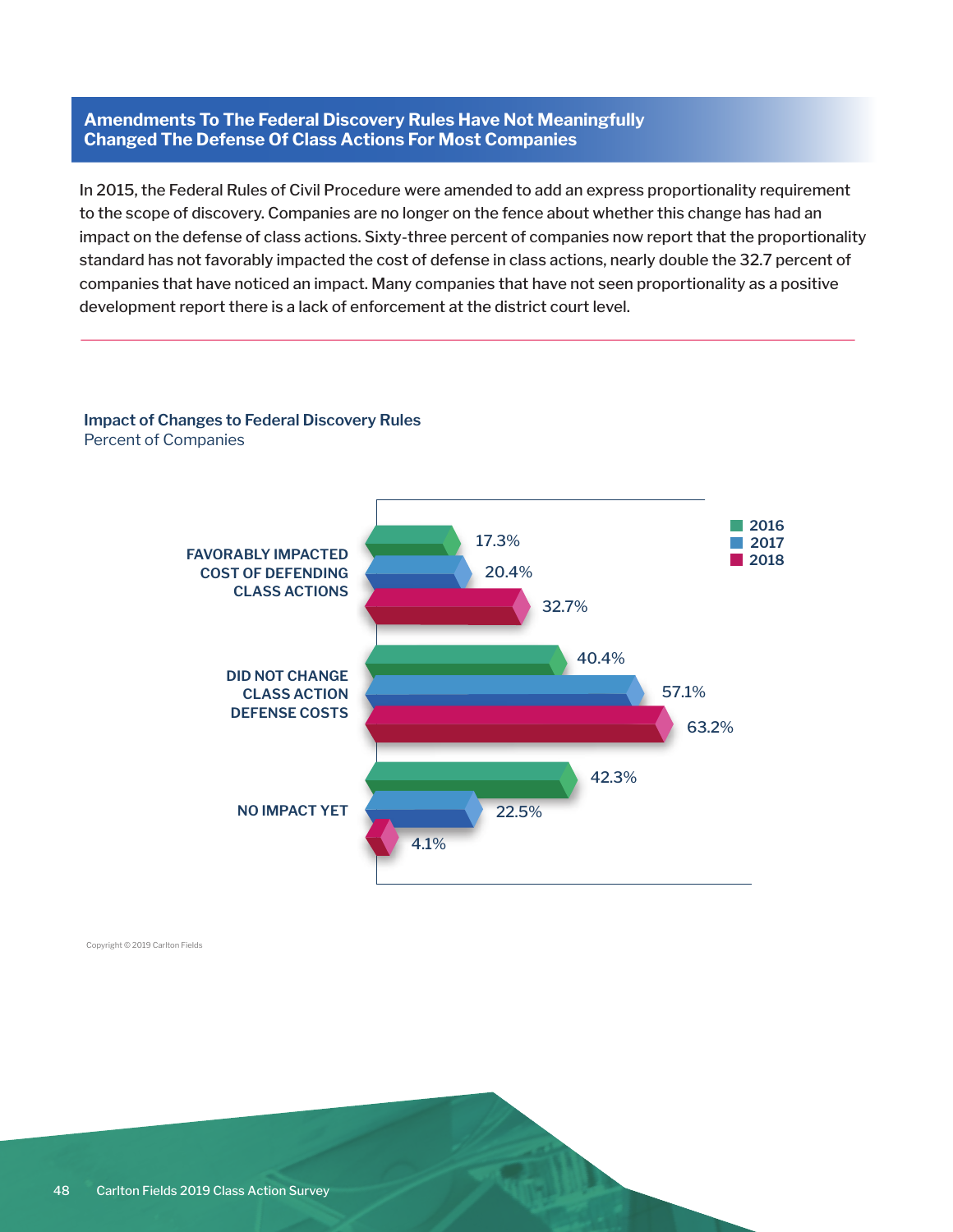#### **Mitigating The Cost Of Electronic Discovery**

**Strategies Used**

Eighty-three percent of companies use a variety of strategies to control the cost of e-discovery, from the aggressive negotiation of search terms, to motions to stay discovery pending a ruling on a dispositive motion, among others.

### AGGRESSIVE NEGOTIATION OF **AGGRESSIVE NEGOTIATION OF** SEARCH TERMS **SEARCH TERMS** SINGLE E-DISCOVERY VENDOR FOR **SINGLE E-DISCOVERY VENDOR FOR** ALL CASES **ALL CASES** MOTIONS TO STAY **MOTIONS TO STAY** TECHNOLOGY ASSISTED REVIEW **TECHNOLOGY-ASSISTED REVIEW** COST-SHIFTING MOTIONS **COST-SHIFTING MOTIONS** AFFIDAVITS TO ESTABLISH **AFFIDAVITS TO ESTABLISH**  DISPROPORTIONALITY **DISPROPORTIONALITY**Percent of Companies 54.2% 52.1% 50.0% 47.9% 35.4% 35.4%

Note: Chart adds up to more than 100%. Multiple responses allowed.<br>Conveight @ 2010 Carlton Fields Copyright © 2019 Carlton Fields

est Practices in Reducing Cost and Managing Risk in Class Action Litigation 49